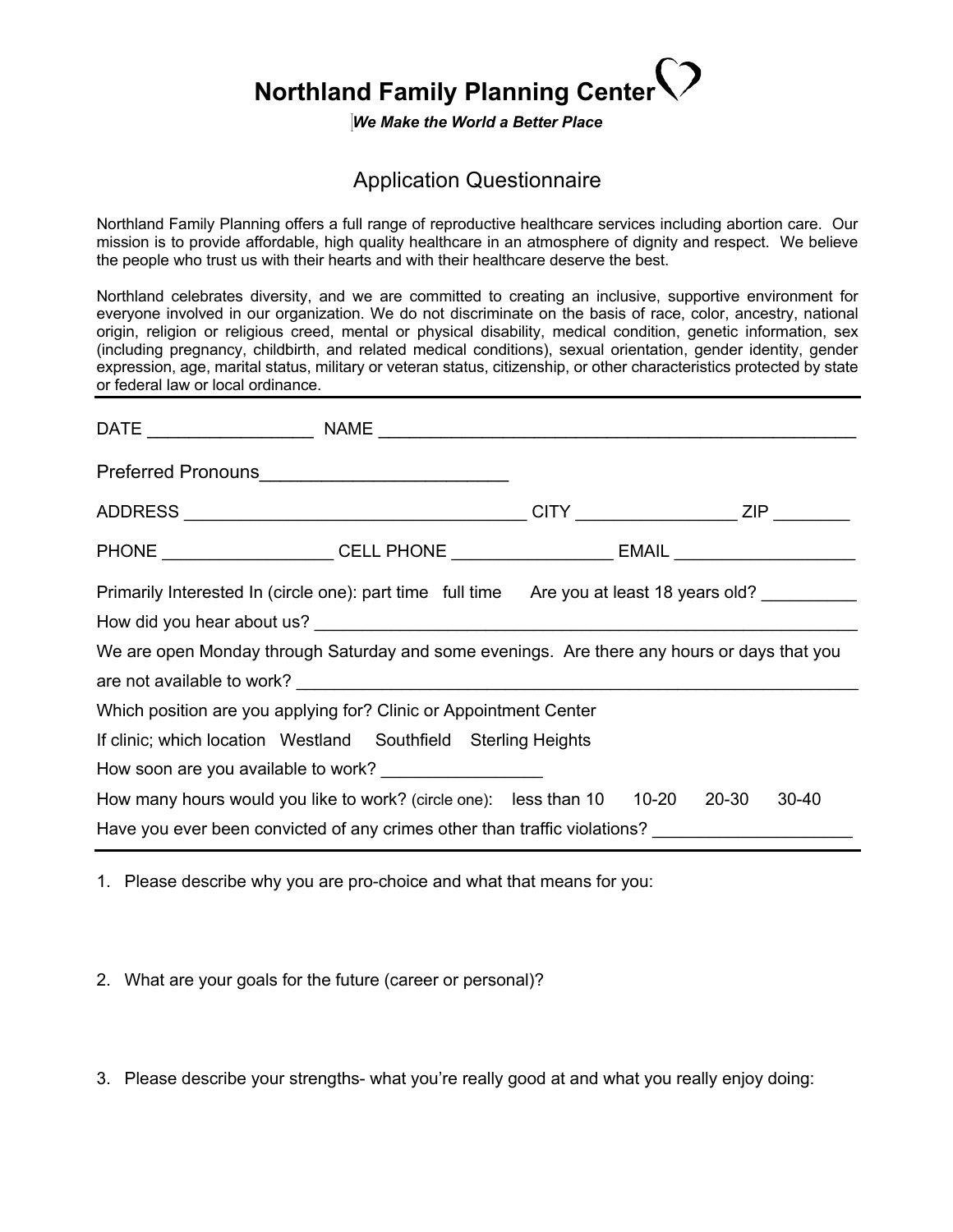- 4. Please describe your weakness- what you need to work on, what you don't enjoy:
- 5. Do you speak another language other than English? If so, what language?
- 6. What made you apply for this position?
- 7. If hired, you will receive thorough training in counseling. Counseling requires you to rely on your knowledge AND to use your instincts since no two situations are exactly alike. We realize that you have not yet had the benefits of training but we are interested to know your instincts for dealing with the following situations:

A woman who has had 3 previous abortions

A married woman who is 20 weeks pregnant but just doesn't want any more children

- 8. What have you had difficulty with in previous jobs?
- 9. In providing medical services, you will be exposed to the sight of blood. Does this concern you?

## **PLEASE READ AND SIGN**

I certify that the facts set forth in this application are true and complete. I authorize investigation of all statements contained herein, as well as those mentioned during any interviews. If any of these statements is found to be false or intentionally misleading, it will be considered cause for my dismissal, regardless of how long I have been employed at Northland Family Planning. I hereby authorize all schools, colleges, employers, and their respective employees provided as references to furnish all information concerning my personal background and hereby release said persons and organizations from any liability or damage whatsoever for issuing this information. I also release Northland Family Planning and its employees from any liability or damage for issuing this information. I also release Northland Family Planning and its employees from any liability or damage for receiving or using this information as part of the employment procedure.

 $\mathcal{L}_\text{max} = \frac{1}{2} \sum_{i=1}^{n} \frac{1}{2} \sum_{i=1}^{n} \frac{1}{2} \sum_{i=1}^{n} \frac{1}{2} \sum_{i=1}^{n} \frac{1}{2} \sum_{i=1}^{n} \frac{1}{2} \sum_{i=1}^{n} \frac{1}{2} \sum_{i=1}^{n} \frac{1}{2} \sum_{i=1}^{n} \frac{1}{2} \sum_{i=1}^{n} \frac{1}{2} \sum_{i=1}^{n} \frac{1}{2} \sum_{i=1}^{n} \frac{1}{2} \sum_{i=1}^{n} \frac{1$ 

Applicant's Signature Date